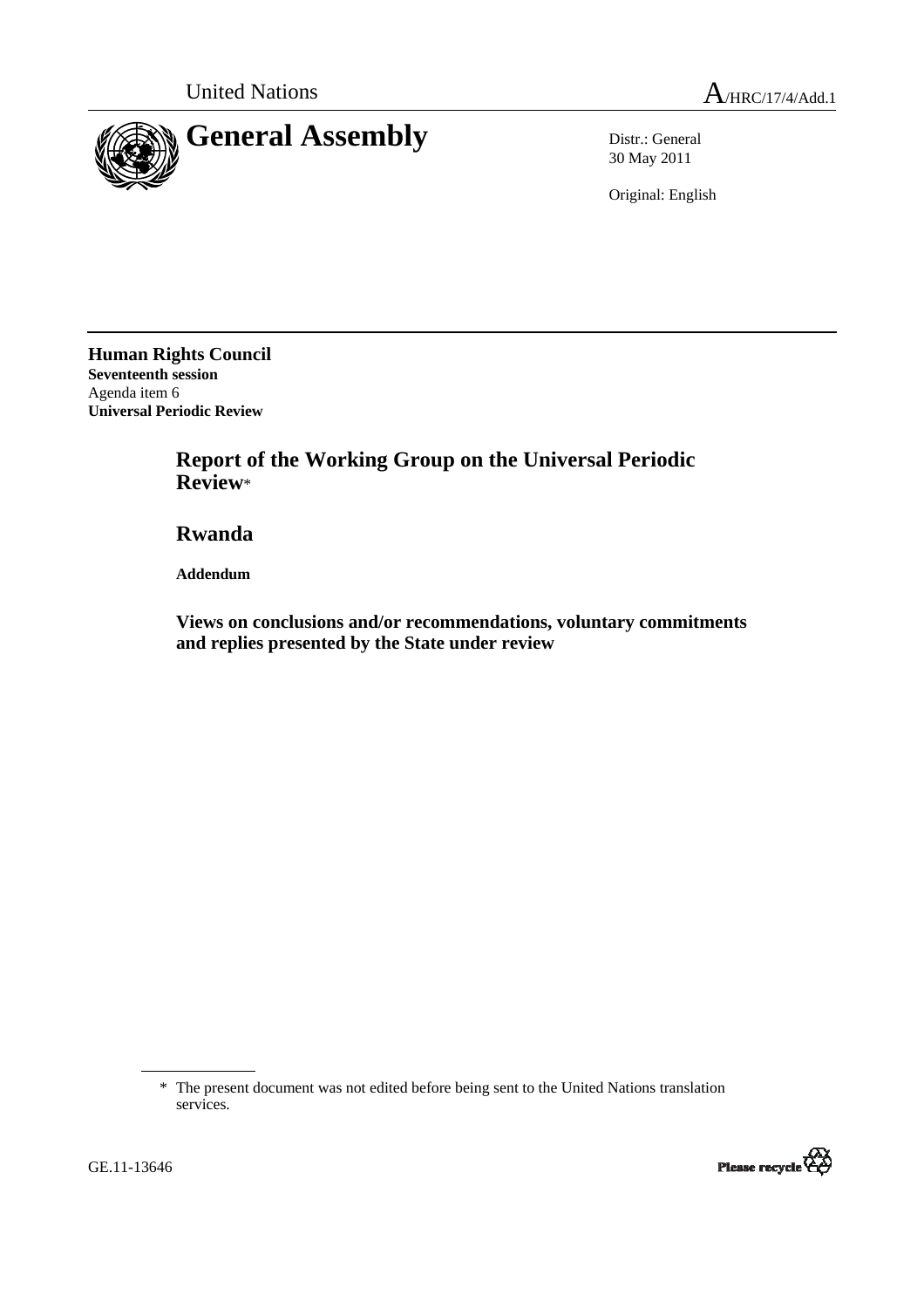# **Rwanda National UPR report: Supplementary information**

 This paper contains clarifications on key issues that were raised during the Rwandan review under UPR, in January 2011, and on the Working Group's recommendations that were rejected by the Rwandan Government. It also highlights reforms under way in Rwanda in relation to human rights promotion and other achievements that were not specified in the national UPR report.

## **I. Reforms under way in relation to human rights promotion**

### **A. Freedom of association and political rights**

1. The law governing political parties is under review. The draft new law provides that the registration of political parties will be made by an independent institution, the Rwanda Governance Board (RGB), as a substitute to the Ministry of Local Government.

2. RGB will also deal with the registration of local NGO's and Faith Based Organizations.

3. Regarding the law governing International NGO's, its review is already on the level of the Senate. The planned changes include the annual registration that will be replaced by a registration valid for five renewable years.

4. It's worth underlining that national NGO's that requested and obtained a permanent legal status don't need renewing their registration.

#### **B. Freedom of expression and access to information**

- 5. The reforms under way include the following:
	- The Access to Information bill will soon enter into force to facilitate the access to information, especially among government institutions;
	- The Government of Rwanda decided to step aside from media regulation and requested media practitioners to self-regulate;
	- The Media High Council will retain only the responsibility of promoting media development and freedom;
	- The media law is being revised to suit international standards in decriminalizing defamation, determining prerequisites to become a journalist; etc.;
	- Modifying the *Office Rwandais d'Information* (ORINFOR) from a State owned institution into a public Broadcasting Agency.

# **II. Government's position on recommendations that needed further consultations**

6. All recommendations related to the fields under reforms (recommendations number 55; 56; 57; 59; 60; 61; 62; 63; 64, 65; 66; 67; 68) are in the process of being achieved. In relation to insinuations contained in some recommendations: intimidations, harassments, threats and aggressions against journalists, it has to be recalled that the real situation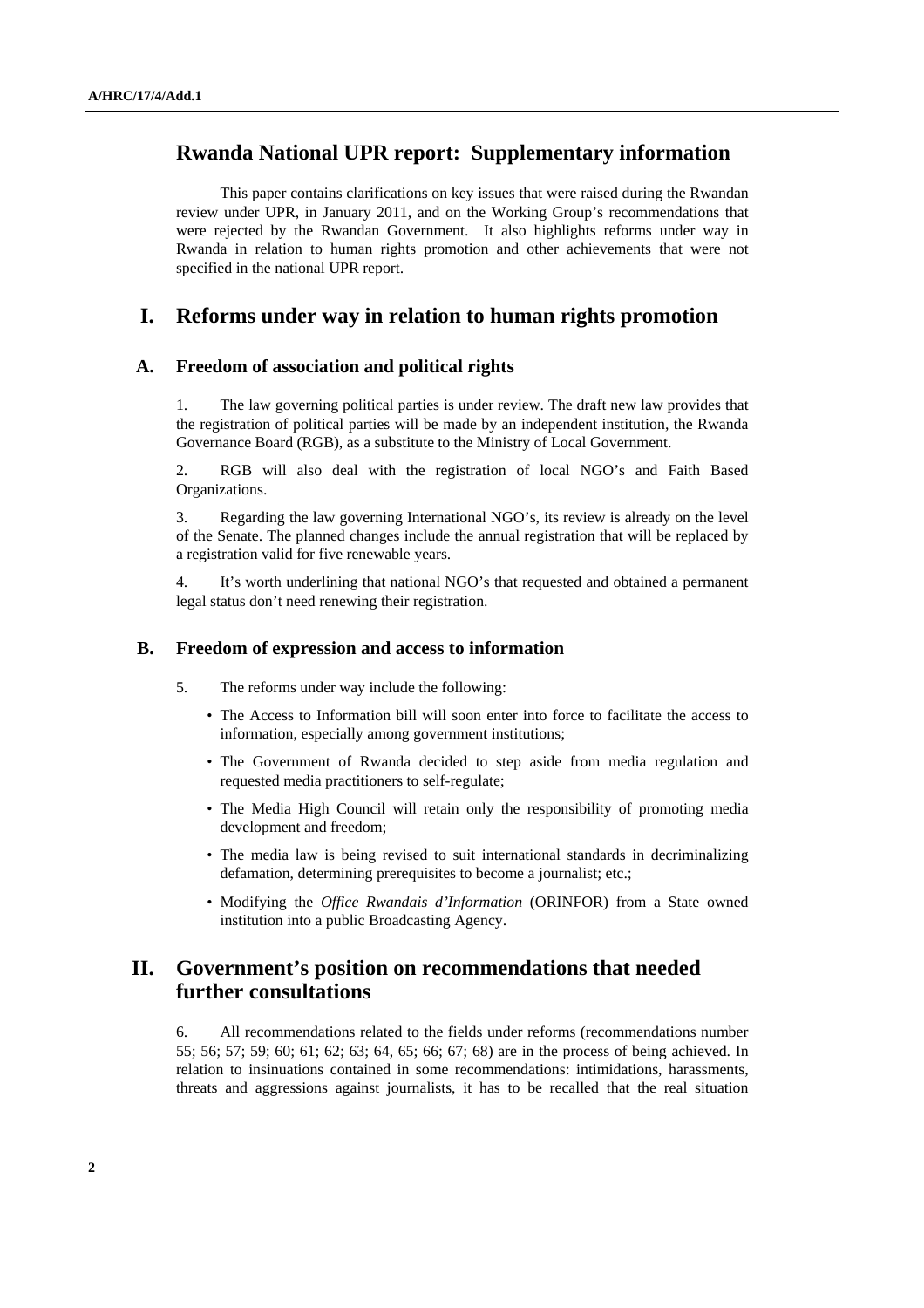prevailing in Rwanda is often distorted or exaggerated by some organizations whose biased positions on Rwanda are known.

7. Among the 16 recommendations that needed further consultations, 13 recommendations were accepted, but 3 recommendations were rejected:

## **A. Recommendation no 58: Urgently investigate cases of arbitrary arrest and detention, including those which may constitute enforced disappearances (Sweden)**

8. Investigations that were conducted revealed that there are a few cases of irregular arrests and detentions which are corrected and responsible officials are punished in accordance with the law.

9. Rwanda used to have cases of beggars and street children who happened to be taken from streets to the transit centre of Gikondo (in Kigali City) where they were sensitized and encouraged to join cooperatives or existing child rehabilitation centres. But it would be erroneous to assimilate those cases to arbitrary arrests and detentions.

10. To prevent small children from vulnerable families to become street children, the Ministry of Gender and Family Promotion is implementing a project to provide proper welfare to children below six who are HIV infected, orphaned and vulnerable. Eight Childhood Development Centres (ECD) have already been put in place in the Northern Province, which host 140 children (78 girls and 62 boys).

11. The Government of Rwanda established Iwawa vocational centre ( based at Iwawa Island in the Western Province) where former young street children (who are more than 18 years old) are taught various professional skills like commercial farming, construction, carpentry, tailoring, among others. On  $18<sup>th</sup>$  of May 2011, a total number of 752 young men graduated from the centre. Iwawa Centre still has 1,617 students of whom 580 are still undergoing rehabilitation while 1,057 are undergoing skills training.

12. Thousands of street vendors and prostitutes were taken from streets and were sensitized to organize themselves in income generating cooperatives. Some of the cooperatives are specialized in the making of the famous *peace baskets* (agaseke) which are gaining more and more markets all over the World; other women cooperatives provide cleaning services; others are organized vendors of fruits and vegetables, etc.

### **B. Recommendation no 69: Adopt concrete measures to avoid discrimination and protect the rights of the peoples of the Batwa community and other minorities as well as request technical assistance from the United Nations to identify their basic social needs ( Spain)**

13. The Rwandan Government is committed to the prevention and the fight against all forms of discrimination: the Government of Rwanda has put in place legal, administrative and institutional measures to combat discrimination. Various programs on social protection benefit to all the vulnerable groups, including the Batwa population. They receive free health insurance; adequate houses were constructed to them; they benefit from other programs such as "Free 9 Years Basic Education"; "one cow per poor family; Vision 2020 Umurenge (VUP); free legal aid, etc. And all this is done to all vulnerable and marginalized people, without any distinction.

14. The Special Rapporteur on minorities, Mrs McDougall, travelled around the country early February 2011 and assessed the rights enjoyed by the Batwa population and other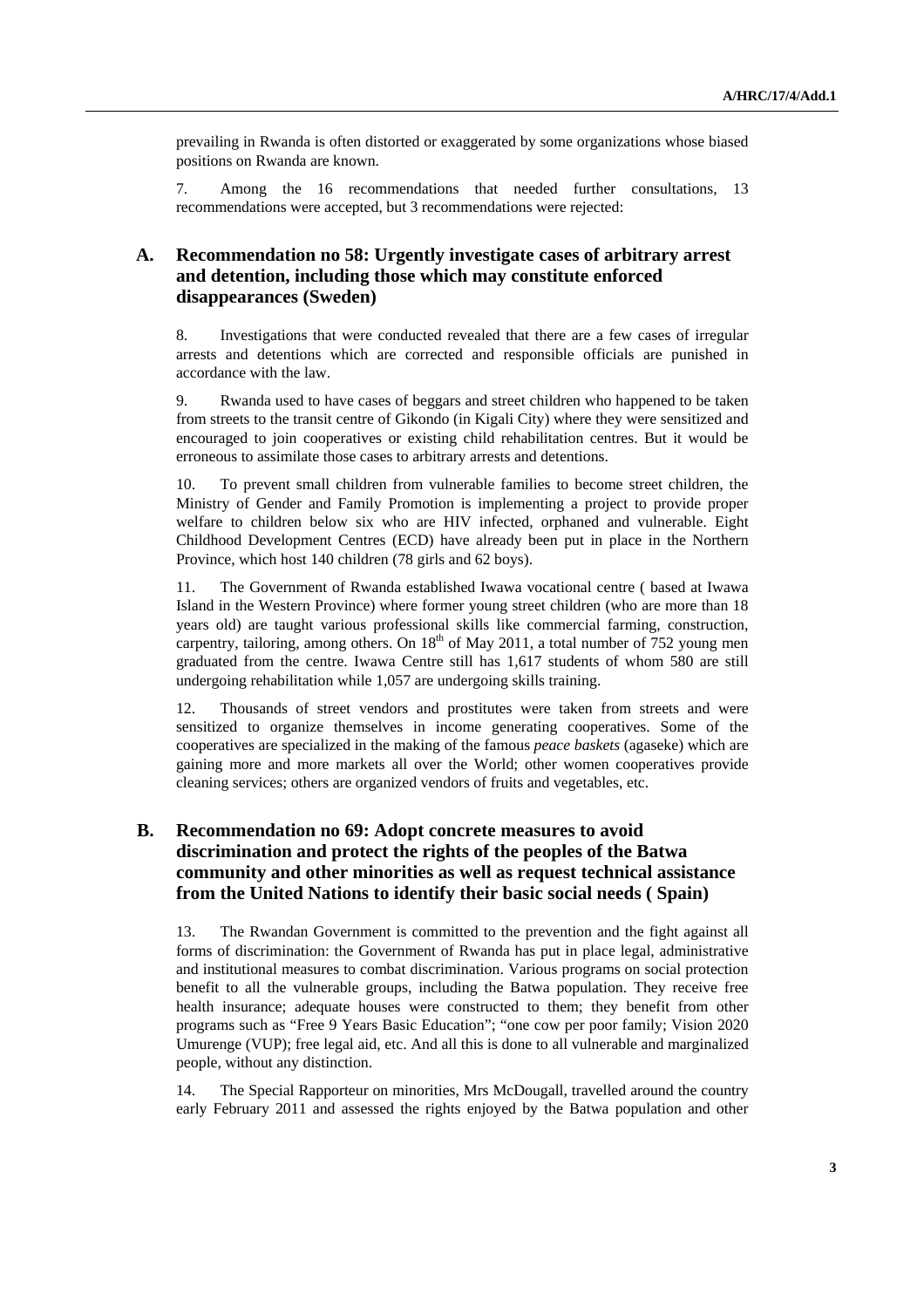marginalized groups. The Government of Rwanda hopes that her report will explain more on the situation of the Batwa population and other minorities.

### **C. Recommendation no 70: Further ensure that the country's religious minorities are able to freely practice their respective beliefs (USA)**

15. Nearly 400 registered religious groups are operating in Rwanda and many others which are not yet registered. Religious groups in Rwanda vibrantly practice their faith day and night, on streets, on markets, in public transports, in schools, at work place, at home, in churches and mosques. Five radio stations belonging to Rwandan religious groups (*Amazing Grace, Restore hope, Radio Maria Rwanda, Umucyo Radio and Voice of Africa*) ceaselessly air preaching, prayers, religious songs and worships.

16. When religious groups contravene established laws, they have to respond for it before competent institutions. It happens that some religious groups recommend their members not to practice community works (umuganda); not to use the national currency; not to respect the national flag; not to seek medical treatments; children are sometimes encouraged to leave schools (because Jesus is soon coming); etc. The Government of Rwanda ensures order in religious groups to avoid similar situations. The law governing religious groups, prepared with the participation of religious leaders, was already adopted by both Chambers of the Parliament.

## **III. Clarifications on recommendations that were rejected during the Rwandan review before the UPR Working Group**

## **A. Recommendation no 71: ensure that children under the age of 18 were not recruited into any armed group on the national territory (Slovenia); Prohibit child recruitment into Local defense Forces or into any armed group (Hungary)**

17. It has to be underlined that there are no armed groups on the Rwandan territory. Rwanda has a professional army and a professional police force, whose contributions to peace keeping in various countries (especially in Sudan and in Haiti) are praised by everybody. But Rwanda has also a Local defence Force which has been trained to maintain security among the population. Laws governing the Rwanda Defence Force (RDF), the Rwanda National Police (RNP) and the Local Defence Force (LDF) are very clear: no one can be recruited to join any of the three forces before attaining 18 years.

18. Rwanda used to have children soldiers, during the 1990-1994 liberation war. But all those children were demobilised and integrated in schools and rehabilitation centres. Many of them have now graduated from universities.

19. It has to be reminded also that the so called *Forces Démocratiques de Liberation du Rwanda (FDLR),* who are active in some neighbouring countries (not inside Rwanda); do recruit children from Rwandan refugees held by those negative forces. But the Rwandan Government, through the Demobilization and Reintegration Commission, conduct intense sensitizations urging rebels with clean hands to differentiate themselves from those who committed genocide. A number of ex rebels, including children, have been repatriated and integrated in the Rwandan society.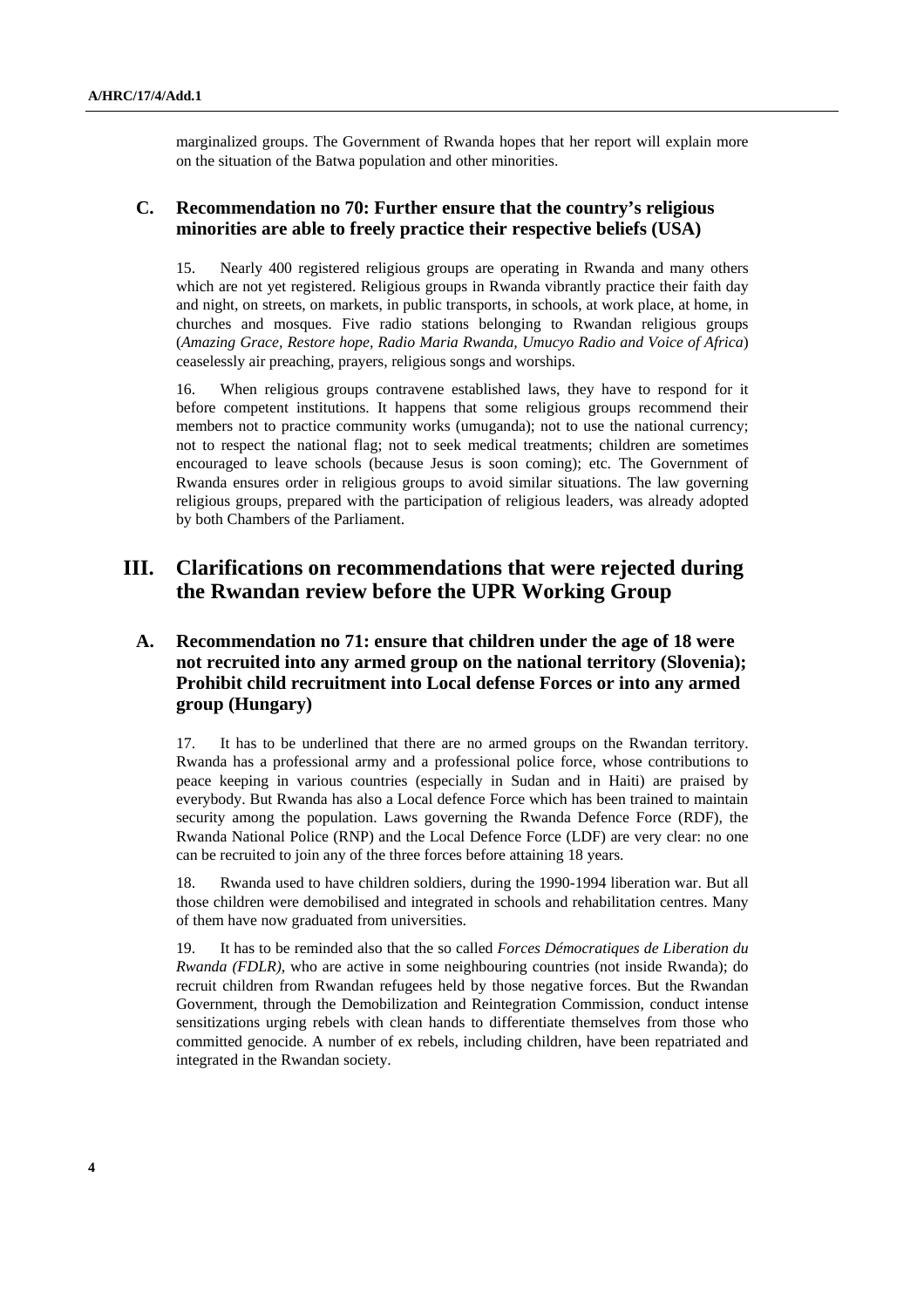### **B. Recommendation no 72: take concrete measures in addressing the problem of human trafficking including by tackling the root causes, introducing effective prevention measures, timely prosecution and punishment of traffickers and providing protection and support to victims (Malaysia)**

20. There is no problem of human trafficking in Rwanda. But preventive measures exist: Rwanda is party to all international Conventions on human trafficking and Rwanda adopted laws against human trafficking. Rwanda is a secure and organized country, from the capital city to remote villages. Apart from the very effective security forces (RDF, RNP and LDF), there are other mechanisms that allow citizens to maintain their security, especially the Community Policing. Issues related to security and to the protection of women and children are among key topics that are often discussed by villagers after the monthly community works (Umuganda). People can't be trafficked unknowingly from Rwanda or through Rwanda.

### **C. Recommendation no 73: intensify measures to improve access of minority groups and indigenous people to basic social services such as health, education, employment and occupation (Malaysia)**

21. The response was provided in point II 2: policies and programs on social protection don't exclude any Rwandan. Programs like Community Based Health Insurance; 9Years Basic Education; One cow per poor family; *Vision 2020/ Umurenge*; *Bye bye Nyakatsi* (eradication of grass thatched houses) and institutions like Work Development Authority (WDA), were put in place to improve lives of all the needy population without any discrimination. On the other hand, Rwanda has vulnerable and marginalized groups but no indigenous people have been identified in Rwanda. It is not yet scientifically proven which group was the first to settle in Rwanda. What is scientifically proven is that all Rwandans belong to one ethnic group: they speak one language, share one culture and a common destiny.

# **IV. Progress in the implementation of voluntary pledges**

### **A. The program One cow per poor family**

22. More and more Rwandans are voluntarily contributing to the donation of cows to support the national program *One cow per poor family,* aimed at improving the nutrition, but also increasing the earnings of beneficiaries from milk, milk products, meat and sale of manure. 108,825 cows have been distributed to poor families while 42,750 cows (belonging to poor families) have been artificially inseminated in an effort to modernise livestock.

#### **B. Adequate houses to all vulnerable and marginalized people**

23. The program to eradicate the 124,671 grass thatched houses, which started in 2009, has already attained the level of 86%. But the promotion of adequate housing will be extended to the upgrading of all inadequate houses and to the promotion of hygiene and sanitation.

24. In Rwanda, 98% of households have latrines while 58% have access to clean sanitation facilities and 80% have access to clean water. The Rwandan Government is using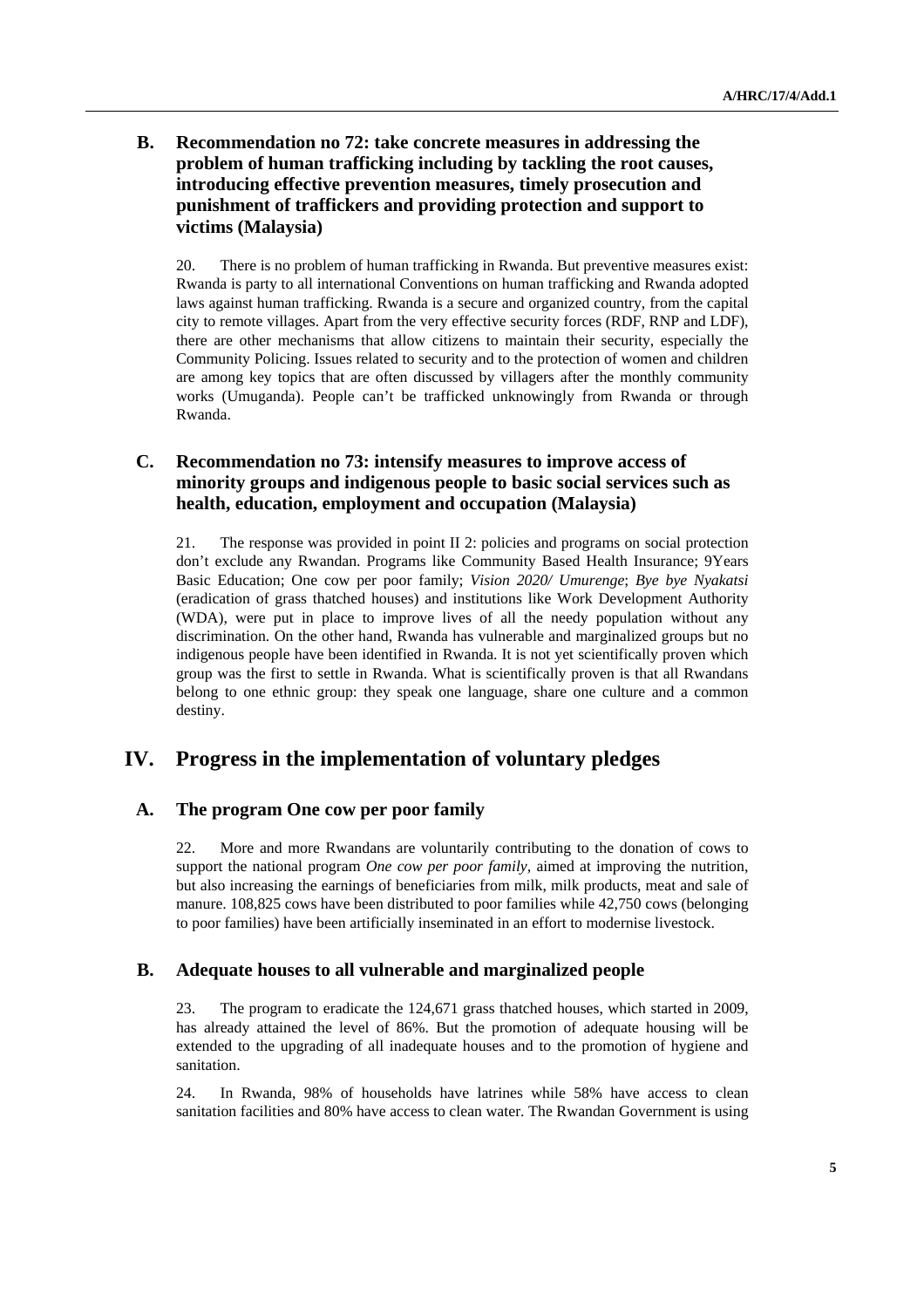a community-based approach to reach the target of 100% improved sanitation coverage countrywide by 2012.

25. Because of existing laudable efforts for the promotion of adequate housing, as well as hygiene and sanitation, Rwanda was elected Chair of the UN-Habitat and will host the third African Sanitation and Hygiene conference (AfricaSan 3) in July 2011.

26. The Government of Rwanda has extended an official invitation to the Special Rapporteur on adequate housing.

### **C. Universal health insurance**

27. Currently, 91% population has adhered to community based health insurance (mutuelle de santé). Another main health insurance scheme in Rwanda "La Rwandaise d'Assurance Maladie or RAMA" plans to extend health insurance to its retired members and to the members' parents.

#### **D. Legal aid to all vulnerable and marginalized people**

28. The legal aid services are more and more provided to the Rwandan population. Apart from the Access to Justice Bureaus, operational in all 30 districts of the country, over 1370 paralegals operating under various NGO's (regrouped in the Legal Aid Forum) have helped the population to access legal services across the country.

## **V. Other key information that were not highlighted in the national UPR report**

#### **A. The health sector**

29. Rwanda is among the rare African countries which have met the target fixed in Abuja declaration on health to spend at least 15% of the national budget on health. This year's health budget is 15% and 17% when external support is included.

30. Rwanda was among the first African countries to launch pneumococcal vaccines (last year) and to start (in April 2011) the comprehensive integrated cervical cancer prevention programme for young girls aged between 11 and 15, with the introduction against the Human Papilloma Virus (HPV) and early cancer diagnostic for women aged between 35 and 45.

31. In the fight against malaria, comparing data from 2003 to 2010, malaria incidence has declined by 70%, malaria cases have decreased by 60% while malaria deaths have declined by 54%. Today, Rwanda has achieved universal coverage of Long Lasting Insecticide Nets (LLINs) with all households having at least two.

32. Regarding anti HIV/AIDS program, over 90,000 patients are under treatment (80% of expected patients), while 80% pregnant women are covered with PMTCT services, and some 77% infected children receive ART services. Also, a widespread Male circumcision program is being implemented.

33. The Partnership for Maternal, New born and Child Health (PMNCH) ranked Rwanda top in the Eastern Africa in the fight against child mortality and maternal deaths. Child mortality was reduced from 152/1,000 live births to 103/1,000 live births from 2005 to 2008, but the on-going DHS will provide more accurate figures.